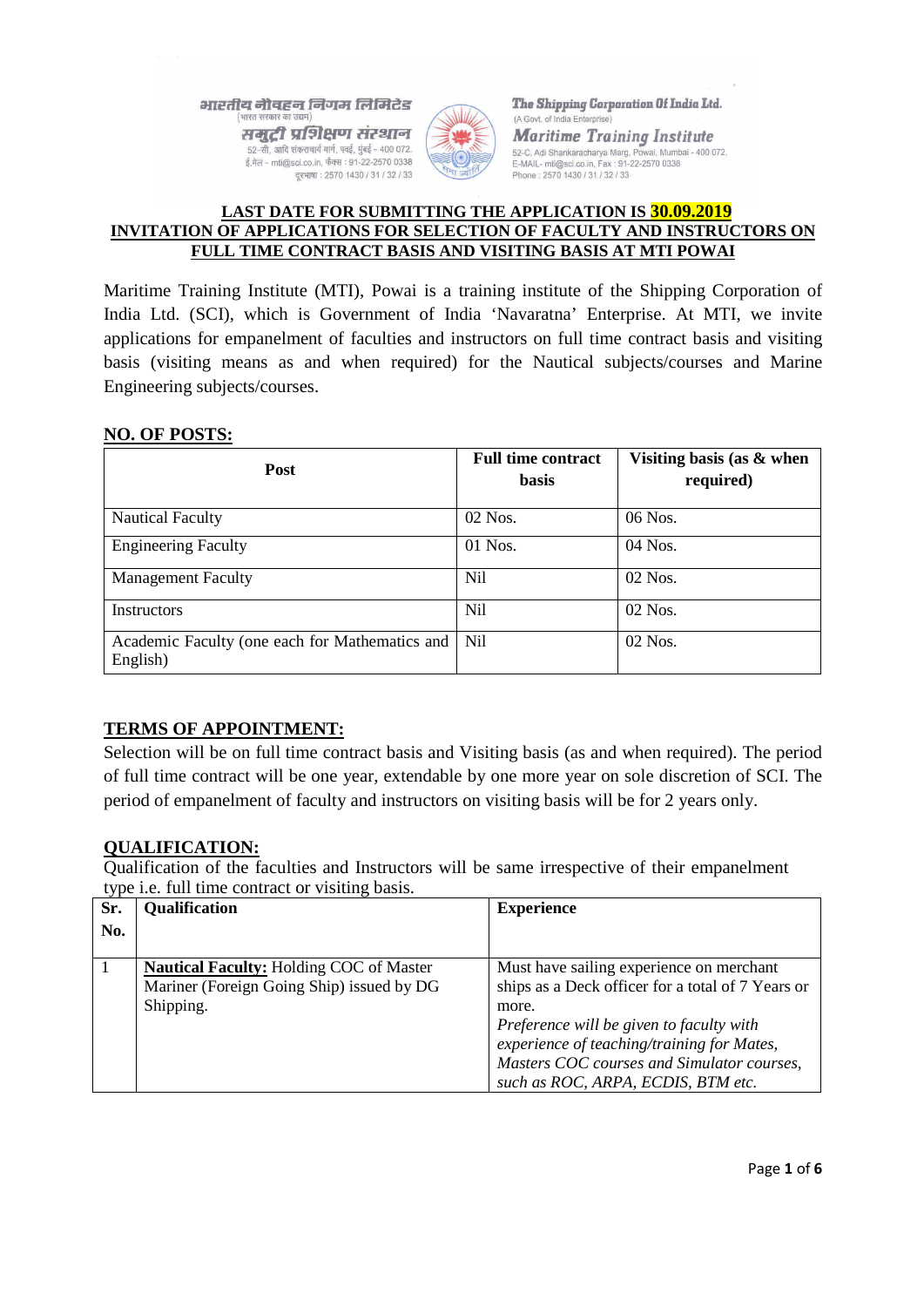| $\overline{2}$ | <b>Marine Engineering Faculty: Holding COC of</b> | Must have sailing experience on merchant   |
|----------------|---------------------------------------------------|--------------------------------------------|
|                | Marine Engineer Officer Class I (Unlimited Horse  | ships as Engineer officer for a total of 7 |
|                | Power) of a Foreign Going Ship by D.G.            | Years or more.                             |
|                | Shipping.                                         | Preference will be given to faculty with   |
|                |                                                   | experience of teaching/training for Class- |
|                |                                                   | II MEO, Class-I MEO COC courses and        |
|                |                                                   | courses, such as LNG, TASCO, GASCO         |
|                |                                                   | etc.                                       |
| 3              | <b>Instructors:</b> Deck Petty Officer OR from Ex | Must have sailing experience of Deck       |
|                | Indian Navy Seaman Branch. OR Engine Petty        | Petty officer on Merchant Ships OR must    |
|                | Officer OR from Ex Indian Navy Engineering        | have sailing experience or served on the   |
|                | Branch.                                           | Naval ships.                               |
|                |                                                   | <b>OR</b>                                  |
|                |                                                   | Must have sailing experience as an Engine  |
|                |                                                   | Petty Officer on Merchant Ships or must    |
|                |                                                   | have sailing experience or served on the   |
|                |                                                   | Naval ships.                               |
| 5              | <b>Academic Faculty:</b>                          | Preference will be given to candidate with |
|                | (Subject: Maths, English)                         | teaching experience as a Lecturer or       |
|                | Master's Degree in respective branch.             | Professor in respective subjects.          |
|                |                                                   |                                            |

*1 Experience requirement to be met as on 01.09.2019.*

*2 Faculty members having teaching experience of Mates, Chief Engineers and Masters COC courses and hands-on knowledge of Simulators will be given preference*

*3 Preference will be given to applicants for faculties below 65 years of age, and with teaching experience in similar maritime training institutes.* 

4 *Applicants should posses D.G. approved certificate of Vertical Integration Course for Trainers, erstwhile known as Training for Trainers and Assessors (TOTA) / Training for Trainers and Instructors (TOTI).* 

# **AGE:**

The age of the applicant for the post of visiting faculty should not be more than 70 years as on  $1<sup>st</sup>$ September 2019 as per DGS Guidelines. The age of the applicant for the post of full time contract faculty should not be more than 65 years as on  $1<sup>st</sup>$  September 2019. Should be physically and mentally fit for carrying out the duties as required.

Age of the applicant for the post of Instructor should not be more than 60 years as on  $1<sup>st</sup>$ September 2019. Should be physically and mentally fit for carrying out the duties as required.

# **EMOLUMENTS**

Remuneration for Full time contract faculty will be Rs.1,25,000/- per month (TDS as per Income Tax Dept. guidelines).

Honorarium paid to visiting faculty will be Rs. 1000/- per hour and conveyance of Rs. 300/- per day to Master Mariners / Chief Engineers for all courses (except few STCW courses, for which hourly rate would be Rs. 800/- per hour and conveyance of Rs. 300/- per day). For faculty other than Master Mariner / Chief Engineer, the honorarium will be paid at Rs. 700/- per hour and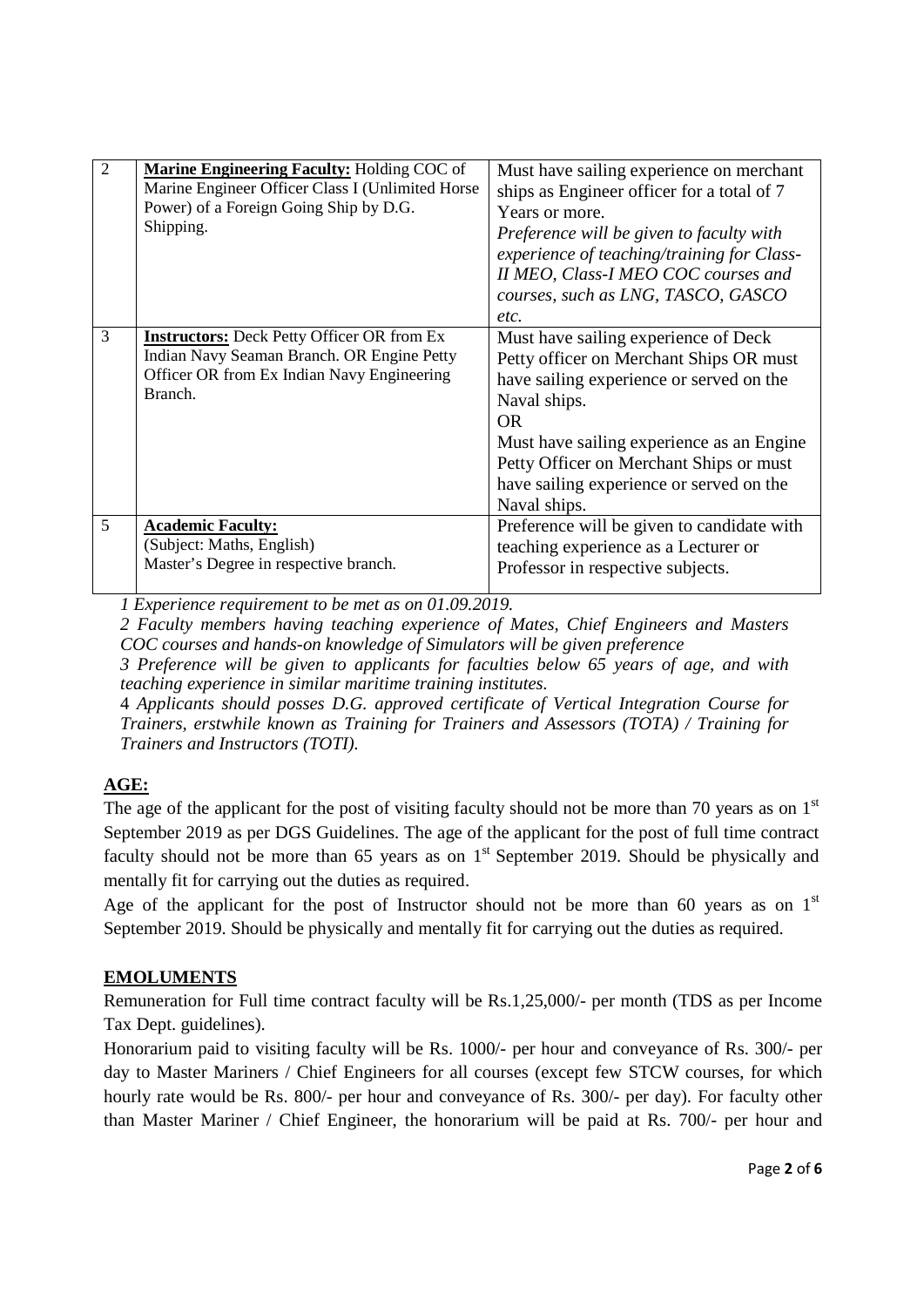conveyance of Rs. 300/- per day. Honorarium paid to visiting instructor will be Rs. 1250/- per day and conveyance of Rs. 300/- per day. The honorarium rates are subject to change as per management discretion of MTI (SCI).

#### **OTHER TERMS & CONDITIONS:**

Working hours and other terms  $\&$  conditions of the empanelment (for both – full time contract and visiting basis) will be laid out in the Empanelment Letter / Offer letter extended to the selected applicants.

#### **SCOPE OF WORK:**

The scope of work will include academic and non-academic activities at SCI-MTI. Reporting and other details shall be elaborately laid out in the Empanelment Letter / Offer Letter, if selected.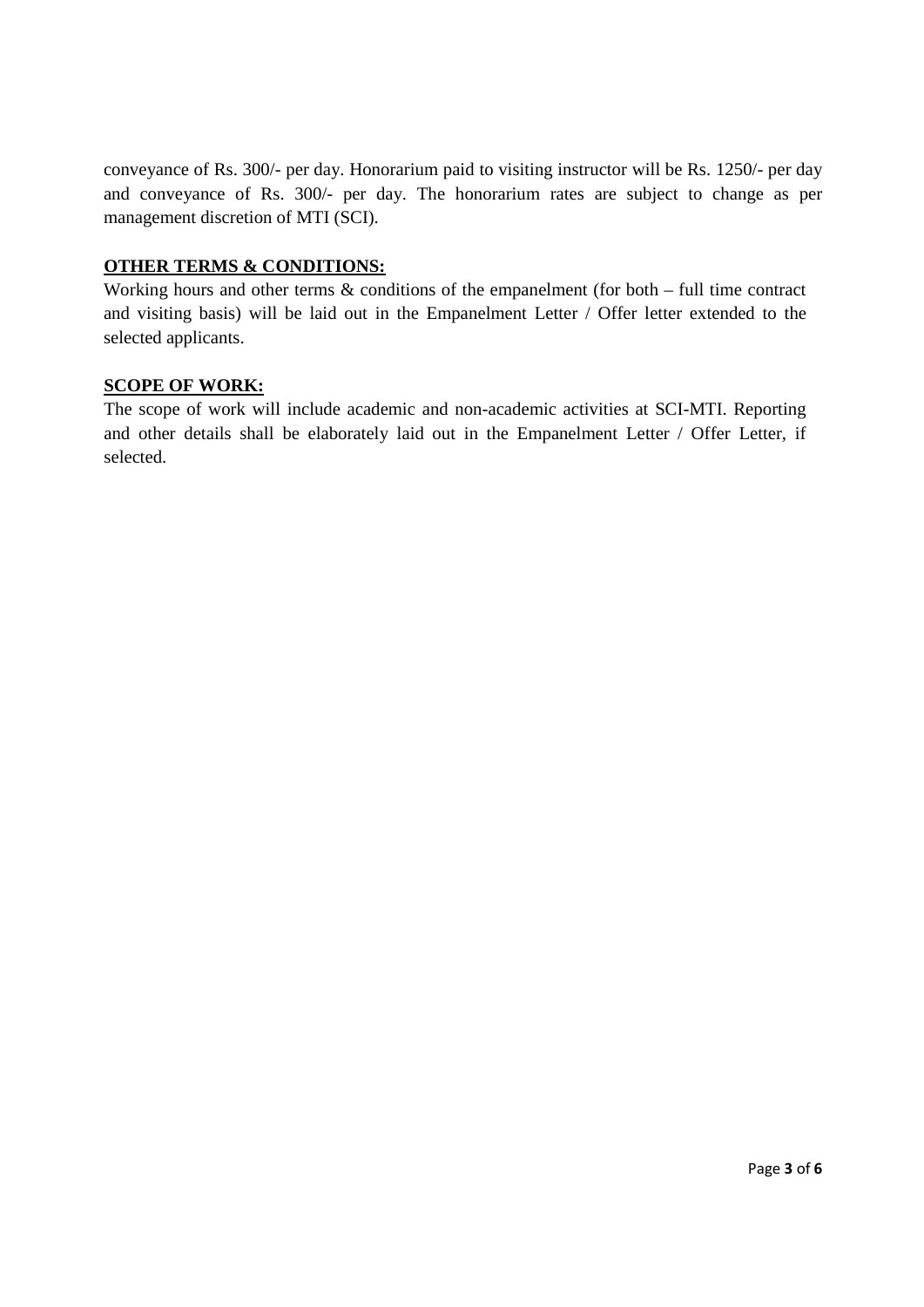#### **HOW TO APPLY:**

The interested candidates may apply in the enclosed Application Format along with copies in support of Essential qualification, experience, copy of proof of Date of Birth, copy of COC, INDOS, TOTA/VICT/TOTI certificate. Candidates above 65 years of age also need to submit medical certificate from DGS certified medical practitioner as per DGS guidelines.

The applications should reach on or before **30.09.2019**, 1700 hrs. Envelope containing the above documents and application form should be clearly super scribed with *"Application for Nautical Faculty/ Engineering Faculty/ Academic Faculty/ Instructor"*. Envelopes to be sent at the following address:

> The Principal, Maritime Training Institute, 52-C Adi Shankaracharya Road, Powai, Mumbai 400072

#### **SELECTION PROCESS:**

The interviews will be held at Mumbai at The Shipping Corporation of India Ltd. – Maritime Training Institute, 52-C, Adi Shankracharya Marg, Powai, Mumbai – 400 072. Candidates who are found eligible as per above mentioned eligibility criteria would be considered for the selection process. Shortlisted candidates will be called for Personal Interviews at MTI Powai, Mumbai and **time and date of the interview will be intimated to the shortlisted candidates through email**. Candidates have to make their own arrangements for stay in Mumbai during the interview and no travelling allowance shall be paid.

# **IMPORTANT:**

.

#### **THIS REQUIREMENT IS PURELY ON CONTRACT / VISITING BASIS AND WILL NOT LEAD TO ANY PERMANENT EMPLOYMENT WITH SCI.**

# **CANVASSING IN ANY FORM MAY ATTRACT DISQUALIFICATION.**

#### **THE SCI-MTI RESERVES THE RIGHT TO ACCEPT OR REJECT ANY APPLICATION, AND DECISION OF THE INSTITUTE WILL BE FINAL AND BINDING.**

# **DO NOT LEAVE ANY SPACE OF THE APPLICATION FORMAT BLANK.**

# **NO ACCOMODATION AND TRAVELLING EXPENSE WILL BE PROVIDED OR REIMBURSED BY SCI-MTI**

--------------------------------------------------------------------x-------------------------------------------------------------------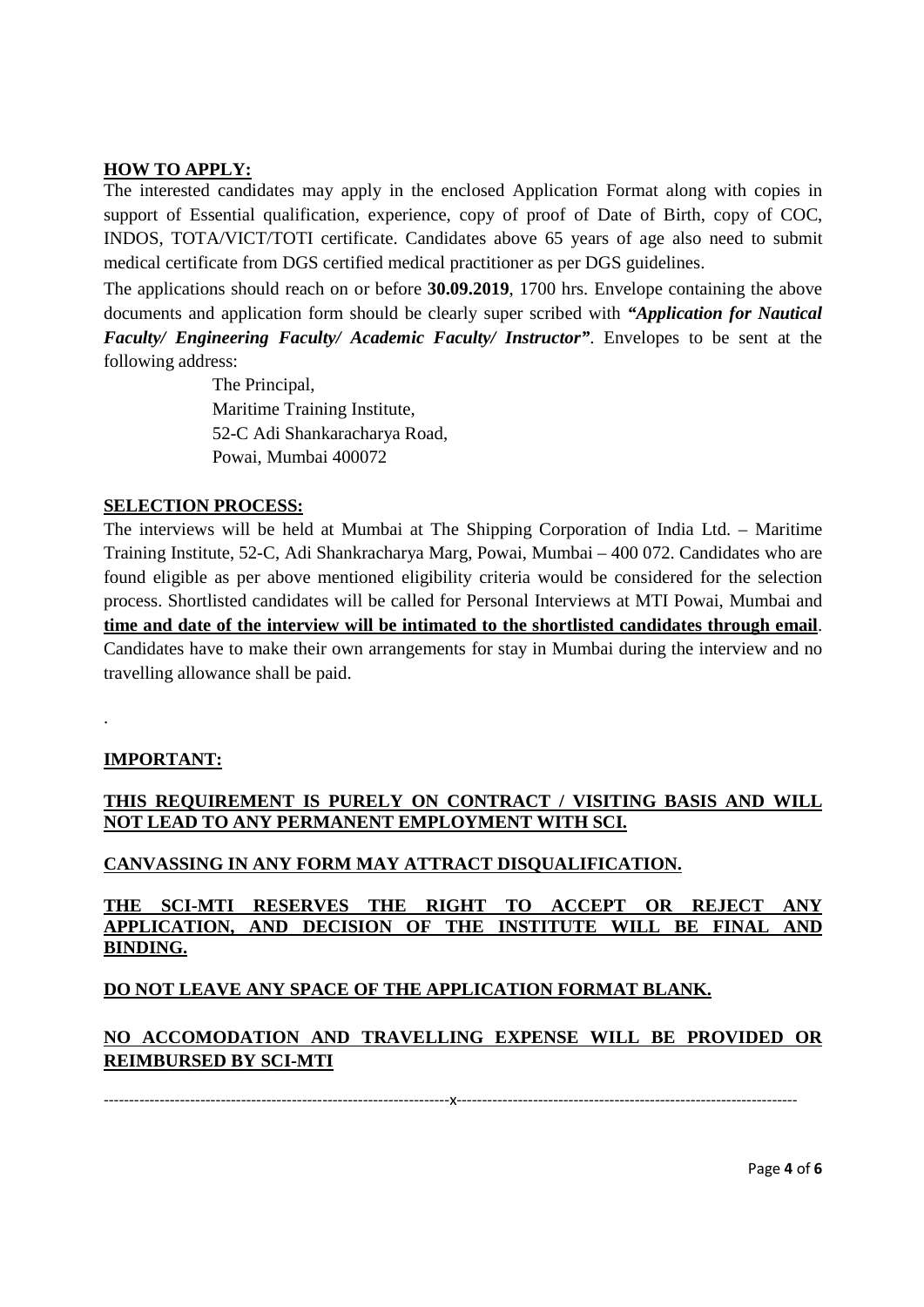#### **Application Format**

With reference to your advertisement, I submit my application in the prescribed format for the post of \_\_\_\_\_\_\_\_\_\_\_\_\_\_\_\_\_\_\_\_\_\_\_\_\_\_\_\_\_\_\_\_\_\_\_\_ in your organization. (Please mention if the application is for full time contract basis OR visiting basis OR both).

- 1. Post Applied for :
- 2. Full Name : (First name/Middle Name/Surname, Mention Mr./Mrs./Ms)
- 3. Date of Birth (DD/MM/YYYY) :
- 4. Category (GEN/SC/ST/OBC) :
- 5. Age as on 01/09/2019 : (YRS/MONTHS/DAYS)
- 6. PermanentAddress :
- 7. Address for Communication :
- 8. Telephone Number (withSTD code):
- 9. Mobile number :
- 10. E-mail :
- 11. Educational Qualification :

PLEASE AFFIX YOUR RECENT PASSPORT SIZE PHOTOGRAPH HERE AND SIGN ACROSS